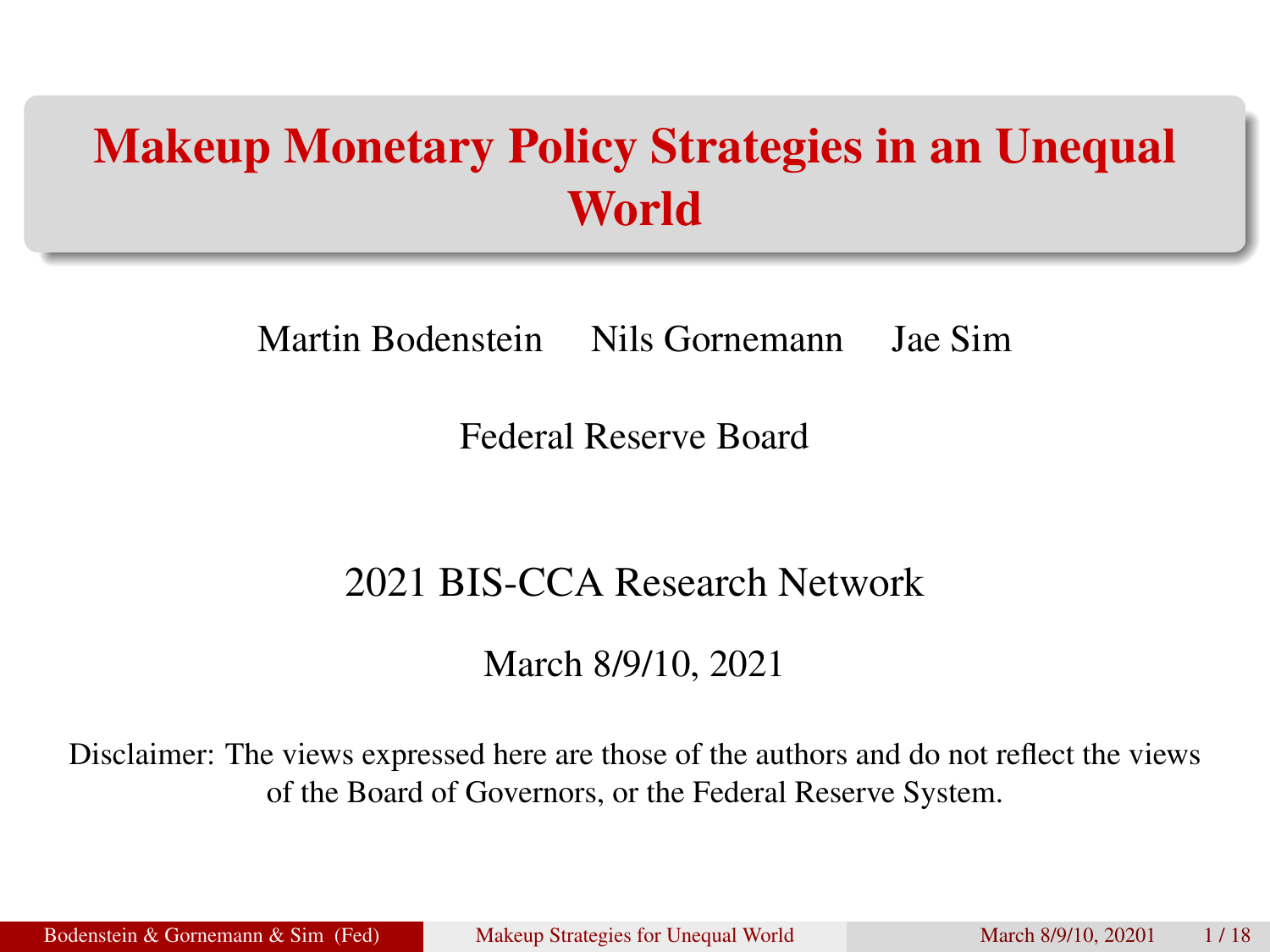# **Introduction**

- The low interest rate environment in North America and Europe as well as the experience during the aftermath of the Global Financial Crisis of 2008 has created a lot of interest in alternative monetary policy strategies.
- One intensely debated suggestion to soften the ELB-induced limitations of monetary policy calls for a shift away from inflation targeting towards 'makeup strategies' such as price-level or nominal GDP targeting. These communicate a rule based promise to keep rates lower (or higher) for longer.
- In rational expectation representative agent New Keynesian (RANK) models makeup strategies have been shown to possibly yield great stabilization gains.
- Recent literature on heterogeneous agent New Keynesian (HANK) models suggests different forces that might weaken or strengthen the RANK conclusions, but a systematic analysis of the effects of such rules in HANK models is missing.

Bodenstein & Gornemann & Sim (Fed) [Makeup Strategies for Unequal World](#page-0-0) March 8/9/10, 20201 2/18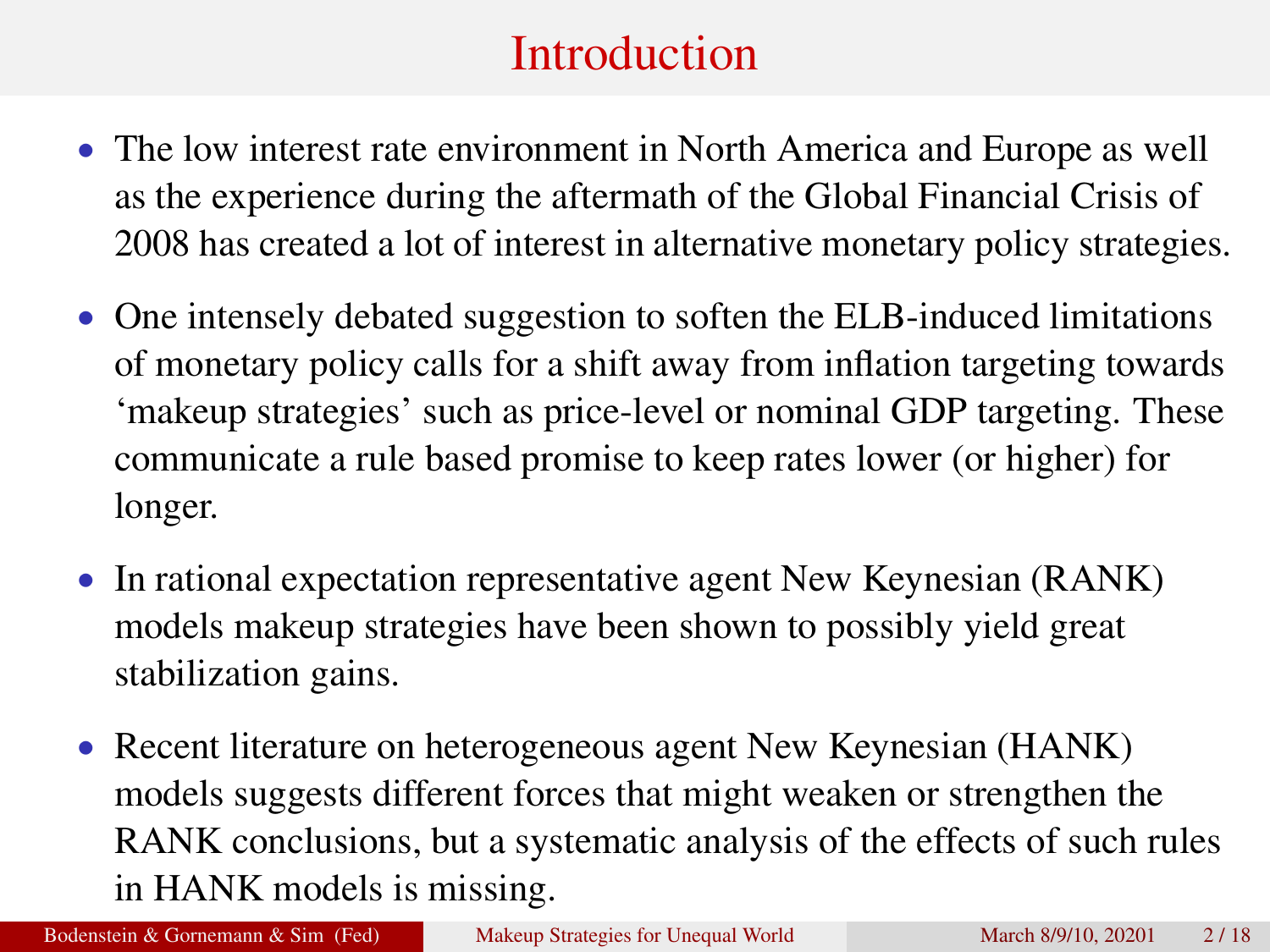# Introduction

- In this project we construct and calibrate a HANK model with idiosyncratic unemployment risk, incomplete markets, illiquid assets, and matching frictions.
- Using impulse response functions and longer simulations we show that the stabilization gains depend, among other things, on the availability of liquid wealth/credit/transfers to unemployed and 'at-risk' households suggesting that the effects of alternative policy strategies are substitutes for fiscal interventions among other things.
- In a low liquidity calibration closer to current U.S. household level data we find larger gains from makeup strategies in terms of stabilizing inflation and reducing average unemployment.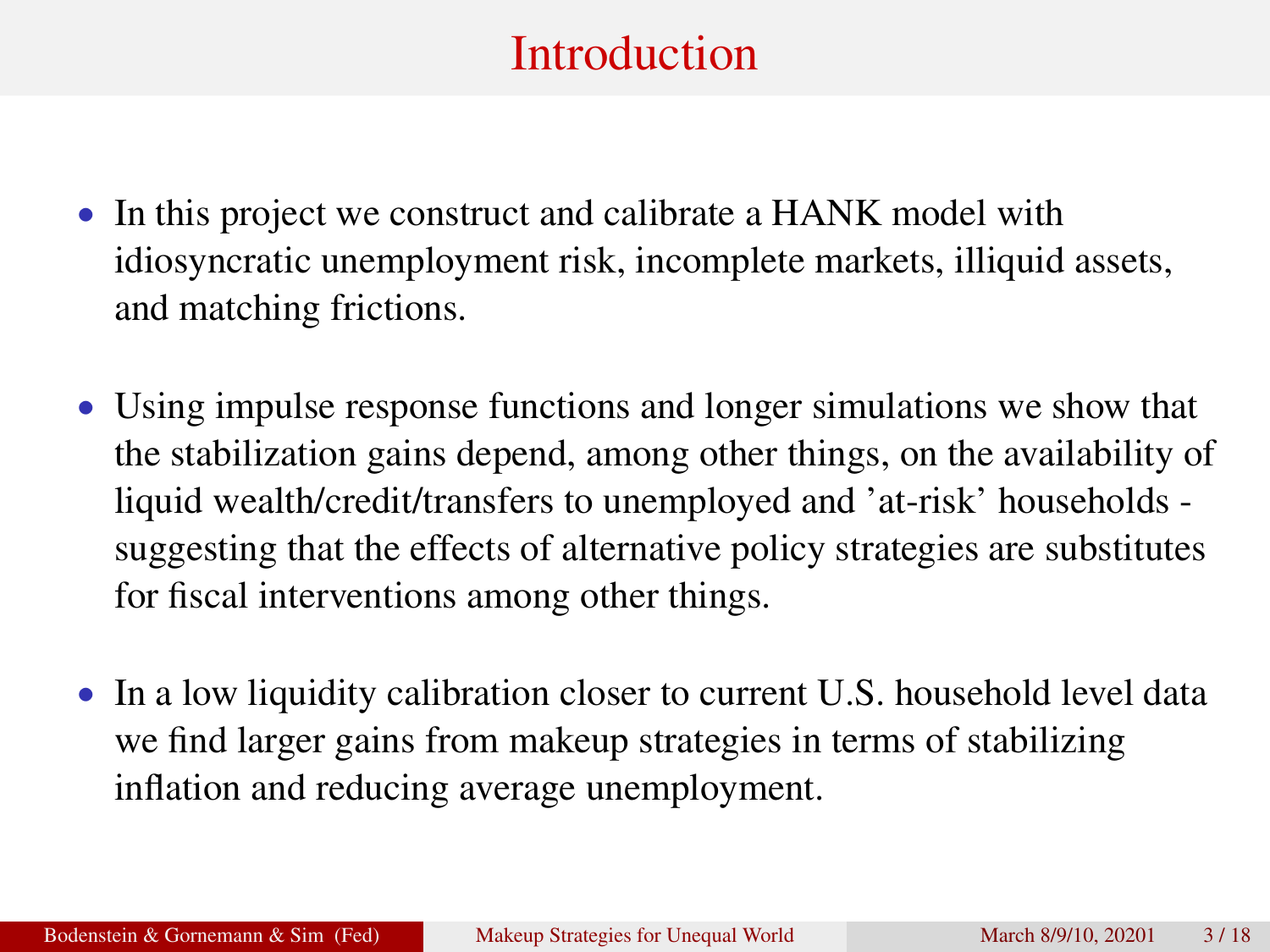## **Literature**

#### • Forward Guidance and Price Level Level Targeting:

- Price Level Targeting without ZLB: Svensson (1999), Vestin (2006)
- Price Level Targeting with ZLB: Woodford & Eggertsson (2003), Nakov (2008), Coibion et al (2012)
- Surveys: Ambler (2009), Hatcher & Minford (2016)
- Monetary Policy in HANK:
	- Monetary Transmission/Forward Guidance/Makeup Strategies in HANK: McKay et al (2016), Bilbiie (2019), Werning (2015), Archarya & Dogra (2019), Hagedorn et al (2019), Kaplan et al (2018), Feivesson, Hotchkiss, Gornemann, Mertens, Sim (2020)
	- Optimal Policy (Rules) in HANK/TANK: Bilbiie (2018), Cairo & Sim (2018), Gornemann et al (2016)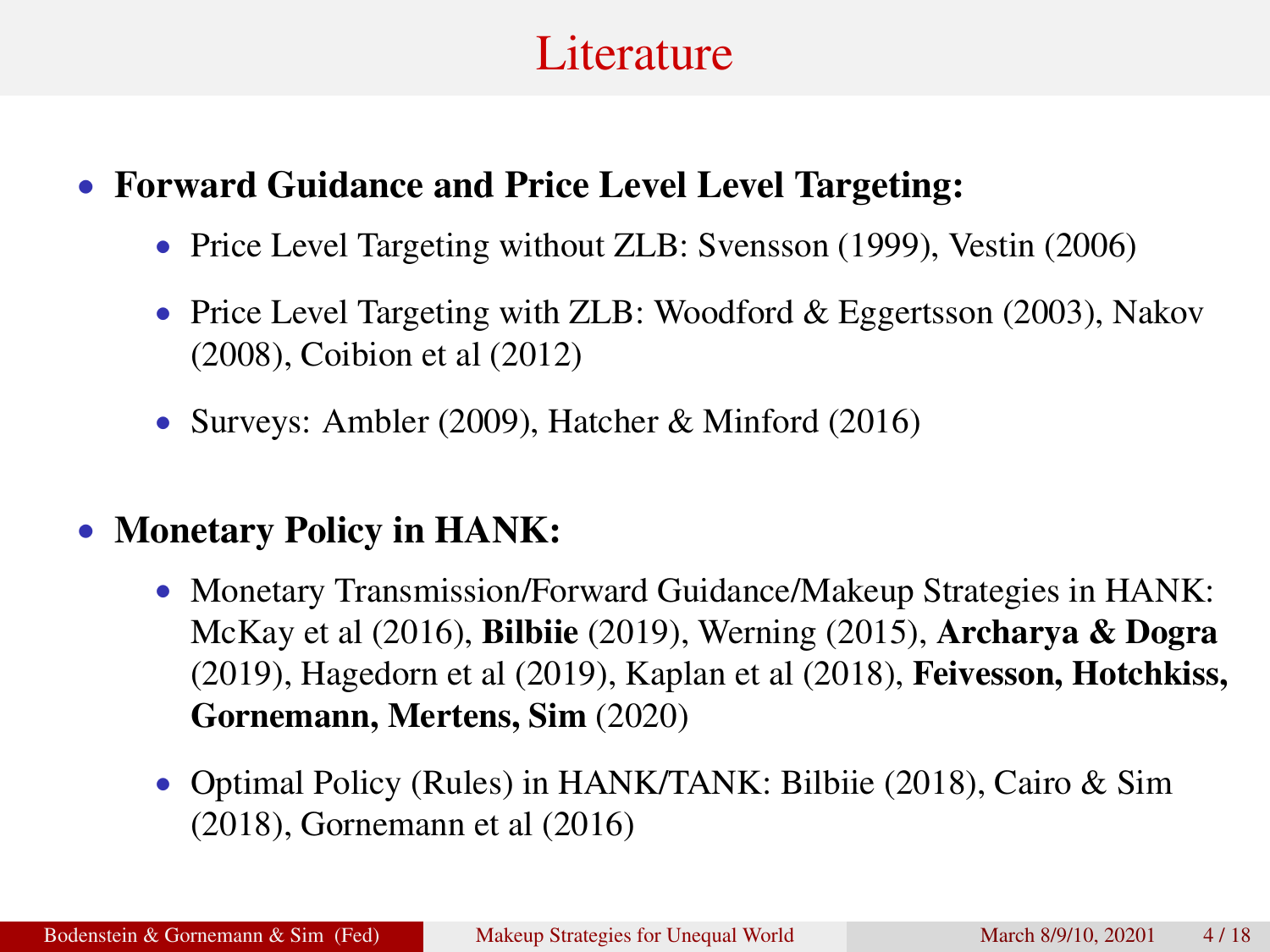# Model: Overview

- Households either work to earn wages and face unemployment risk or run the firms in the economy. They self-insure by trading nominal bonds subject to a borrowing constraint.
- Monopolists produce final goods using hired labor, subject to price adjustment costs.
- Firms hire workers subject to matching frictions. Wages are subject to real wage stickiness.
- Monetary authority sets interest rate following a simple rule.
- Three shocks during simulation: Markup shocks, risk premium shocks, TFP shocks.

Bodenstein & Gornemann & Sim (Fed) [Makeup Strategies for Unequal World](#page-0-0) March 8/9/10, 20201 5/18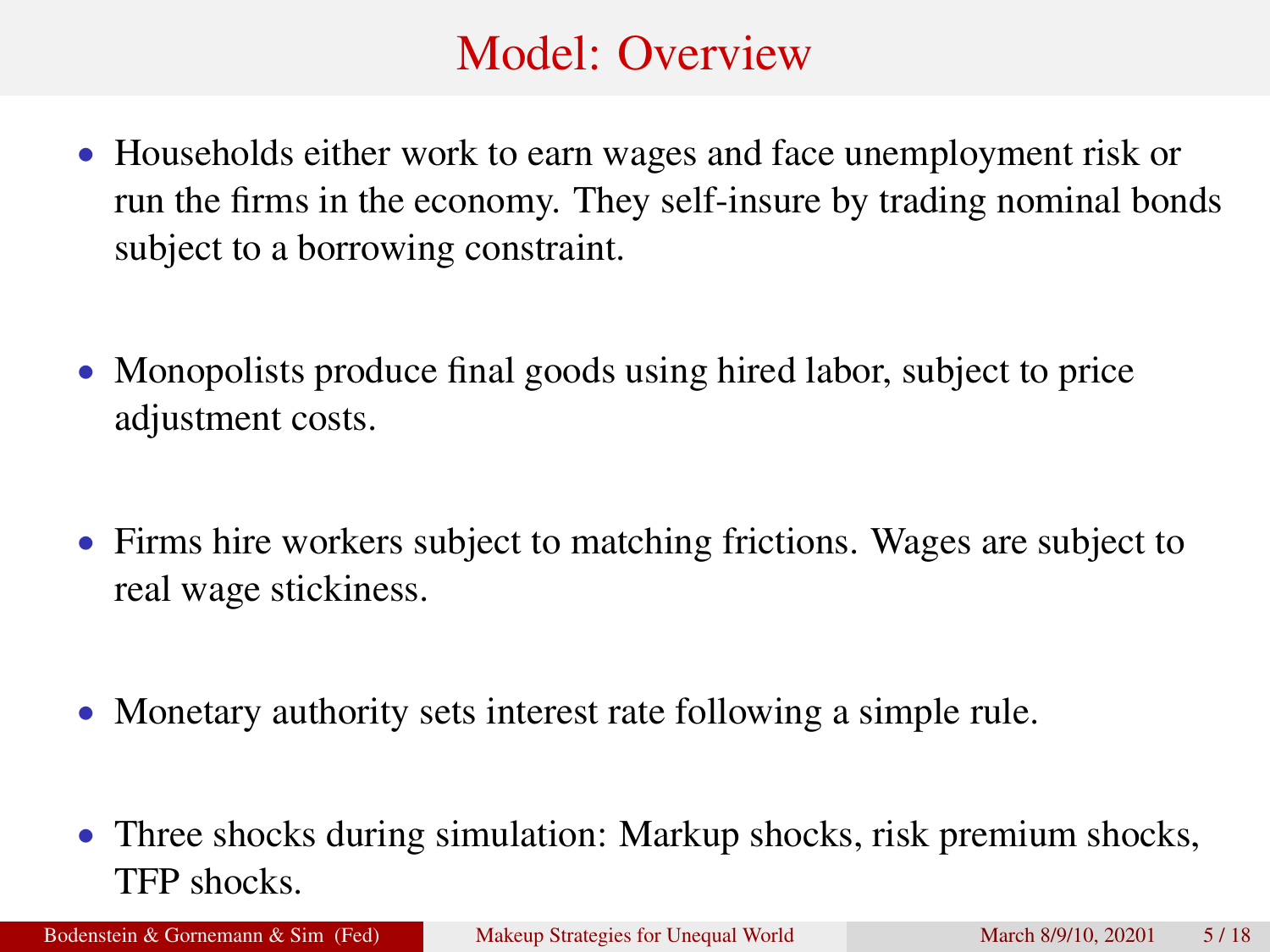### Model: Employed Worker

$$
W_t(e, s_i, a) = \max_{c, a' \ge 0} \left( \frac{c^{1-\sigma}}{1-\sigma} + La' + \beta_H \mathbb{E}_t^I \left[ (1-\rho(1-f_{t+1}))W_{t+1}(e_j, s_j, a') + \rho(1-f_{t+1})W_{t+1}(u_j, s_j, a') \right] \right)
$$
  
s.t. 
$$
c + a' = w_t s_i (1 - \tau_t) + a \frac{R_{t-1}}{\pi_t} x_{t-1}^b + A\Pi_t
$$

$$
a' \ge 0
$$

- $W_t$  value function worker, *a* bond holdings,  $s_i$  worker skill,  $c_t$  consumption;
- $f_{t+1}$  job finding rate,  $w_t$  wages;
- $R_t$  interest rate,  $\pi_t$  inflation,  $x_t^b$  liquidity shock;
- $A\Pi_t$  income from illiquid asset,  $\tau_t$  transfer.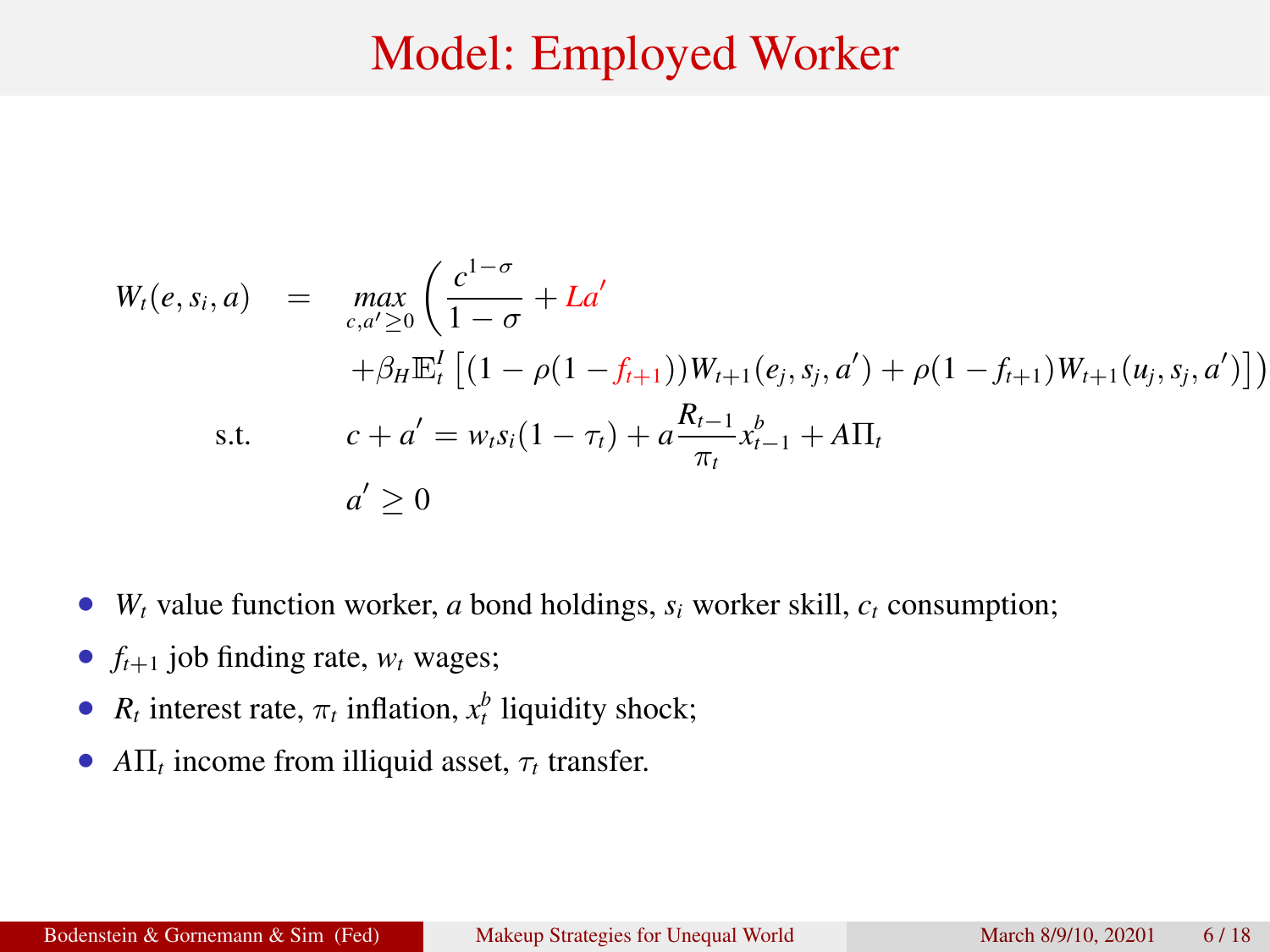#### Model: Unemployed Worker

$$
W_t(u, s_i, a) = \max_{c, a' \ge 0} \left( \frac{c^{1-\sigma}}{1-\sigma} + La' + \beta_H \mathbb{E}_t^l \left[ f_{t+1} W_{t+1}(e_j, s_j, a') + (1 - f_{t+1}) W_{t+1}(u_j, s_j, a') \right] \right)
$$
  
s.t. 
$$
c + a' = b \overline{w} s_i (1 - \tau_t) + a \frac{R_{t-1}}{\pi_t} x_{t-1}^b + A \Pi_t
$$

$$
a' \ge 0
$$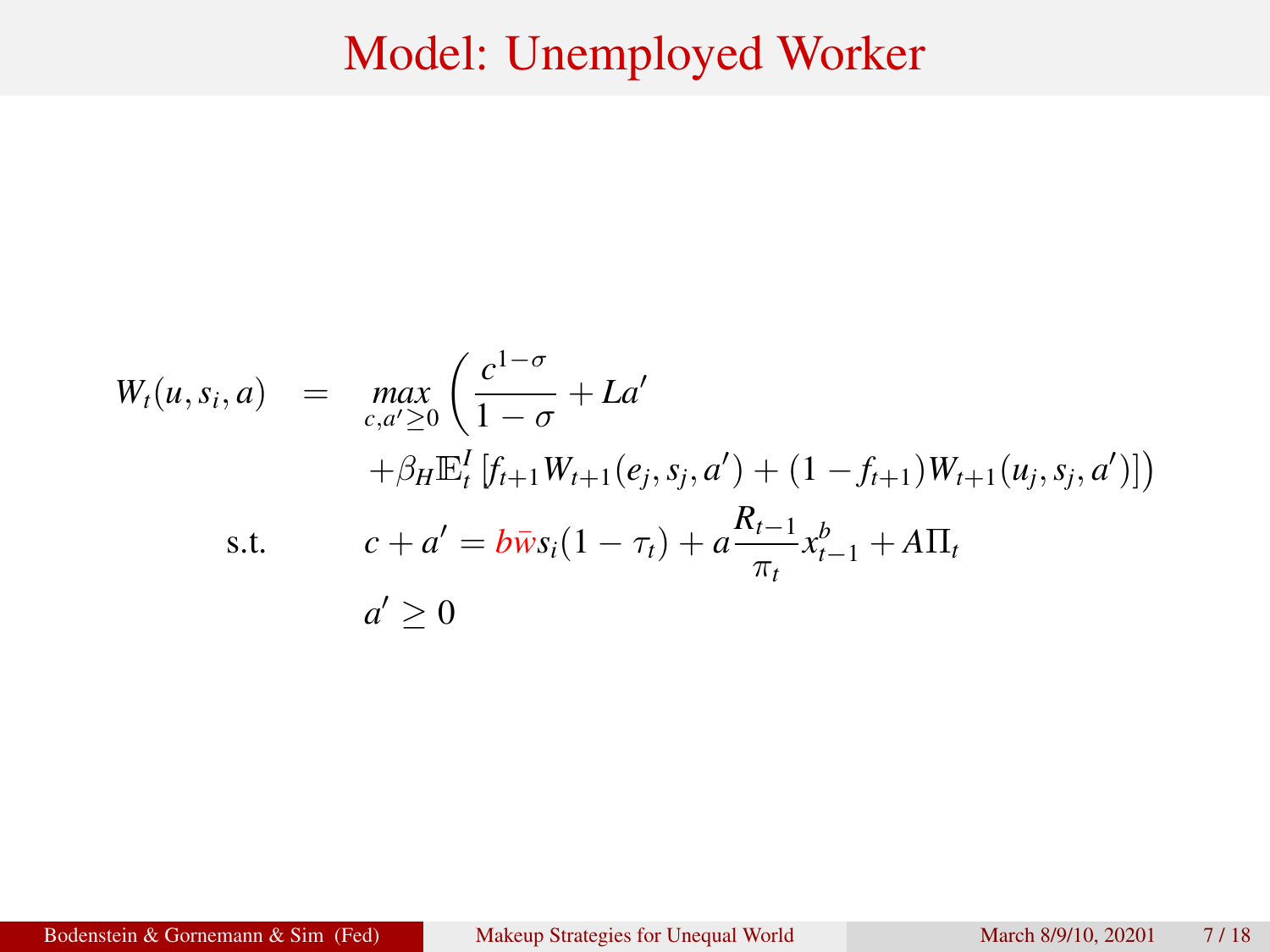## Model: Entrepreneur

$$
W_t(E, s_3, a) = \max_{c, a' \ge 0} \left( \frac{c^{1-\sigma}}{1-\sigma} + La' + \beta_H \mathbb{E}_t^I W_{t+1}(E_j, s_j, a') \right)
$$
  
s.t. 
$$
c + a' = E\Pi_t + a \frac{R_{t-1}}{\pi_t} x_{t-1}^b + A\Pi_t
$$

$$
a' \ge 0
$$

• *E*Π*<sup>t</sup>* Share of profits going to entrepreneurs.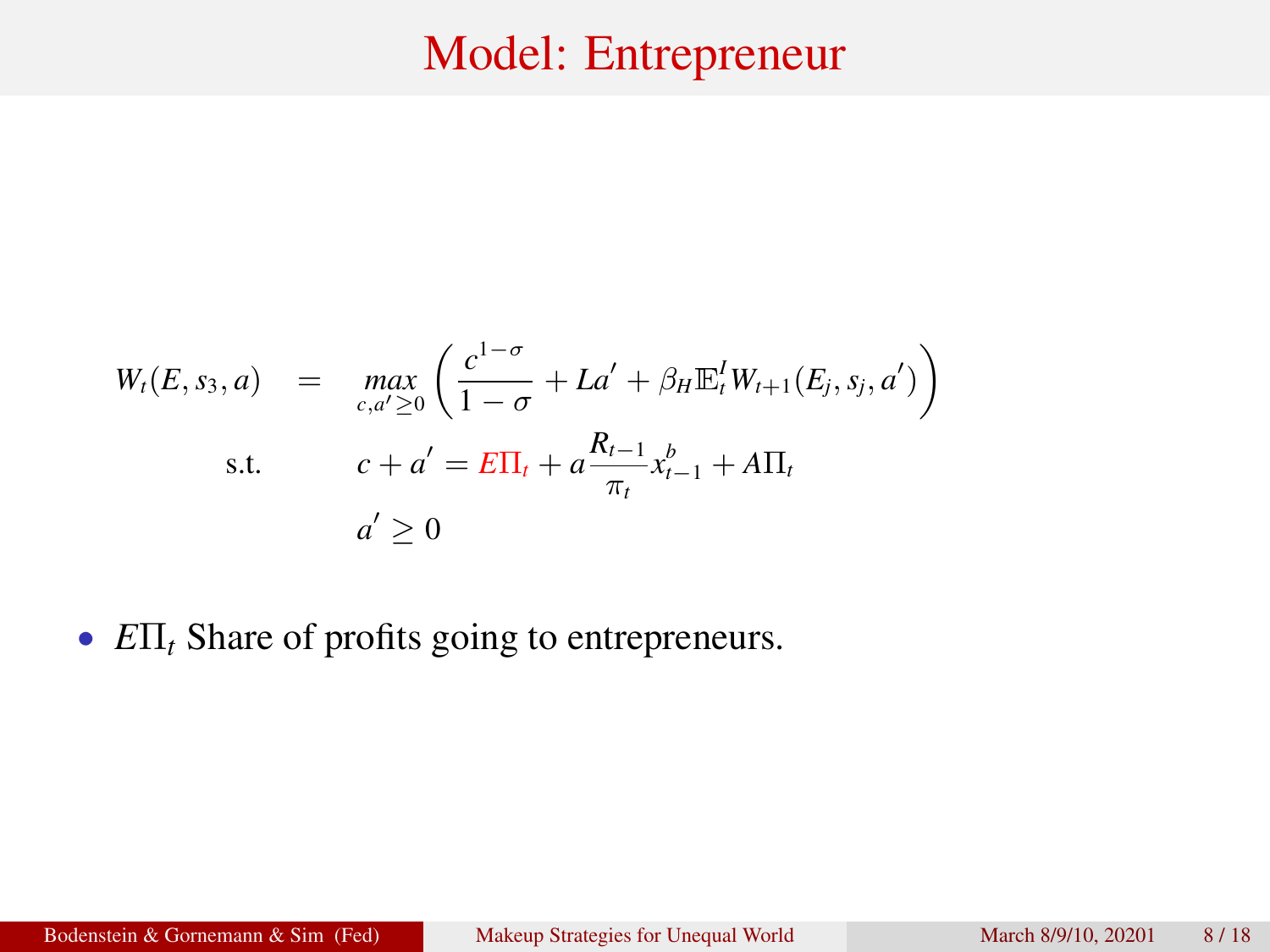#### Model: Monetary Policy

• Monetary policy rule: 
$$
R_t = max \left( \bar{R} \left( \frac{R_{t-1}}{\bar{R}} \right)^{\rho_R} \left( m_t y_t^{\phi_y} \right)^{1-\rho_R}, 1 \right)
$$

- Under inflation targeting  $m_t = \left(\frac{\pi_t}{\bar{\pi}}\right)^{\phi_{\pi}}$
- Under price level targeting  $m_t = (p_t)^{\phi_{\pi}},$  $log(p_t) = (log(\pi_t) - log(\bar{\pi})) + log(p_{t-1})$
- Under nominal GDP targeting  $m_t = (g_t)^{\phi_{\pi}},$  $log(g_t) = ((log(\pi_t) - log(\bar{\pi})) + (log(y_t) - log(y_{t-1}))) + log(g_{t-1}).$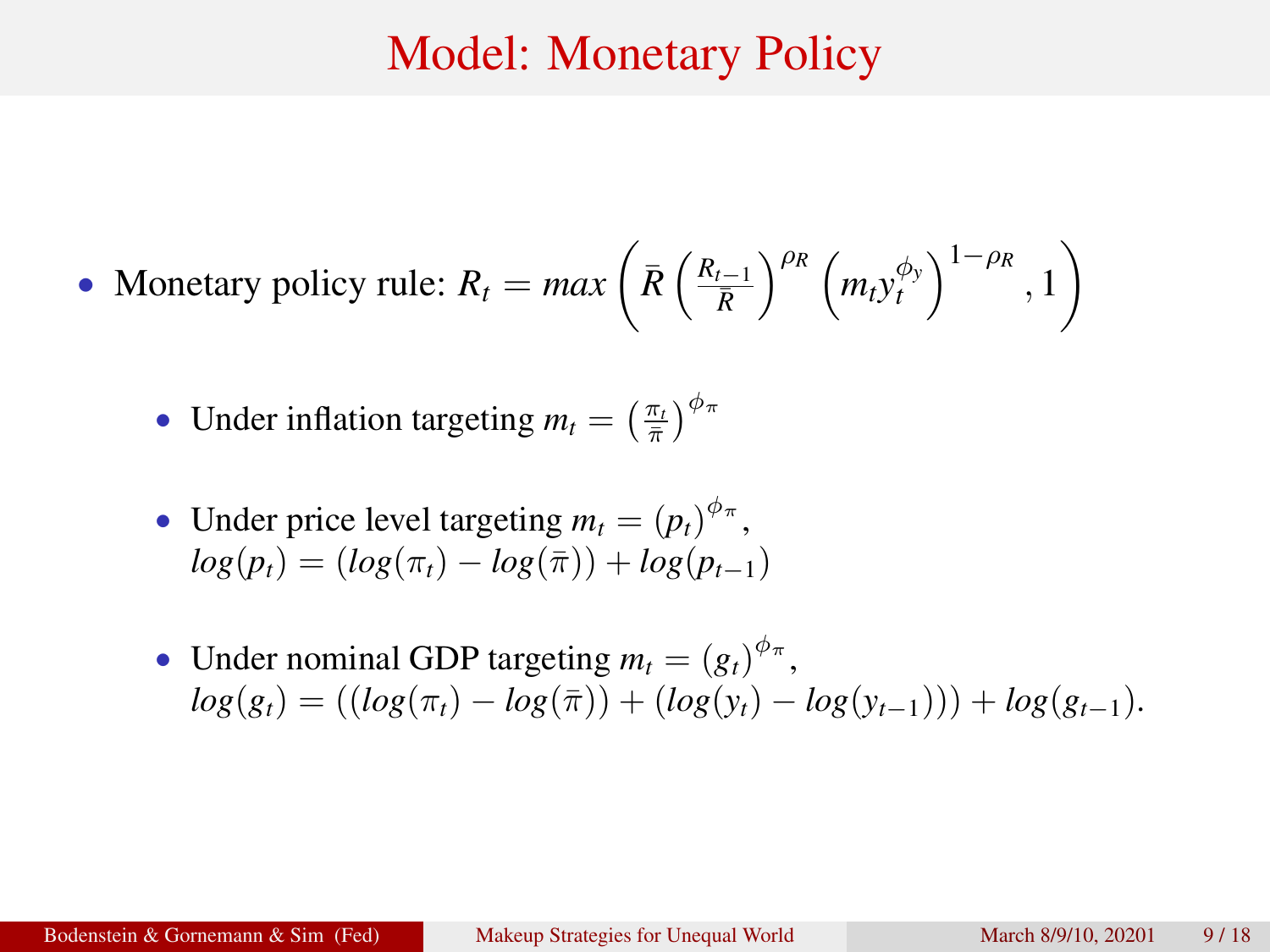# Transmission Intuition

- Prices are sticky so reducing nominal rates will reduce real rates. Firms in our model are forward looking - price setters respond to lower future rates and higher expected inflation by raising prices and posting more vacancies today.
- The consumption of a representative agent in our model would mainly respond to current and future interest rates and changes in permanent income. In our environment the former dominates in magnitude.
- Households facing idiosyncratic risk and incomplete markets tend to respond less to these, and more to current income (risk).
- Quantitative question if this strengthens or weakens monetary transmission.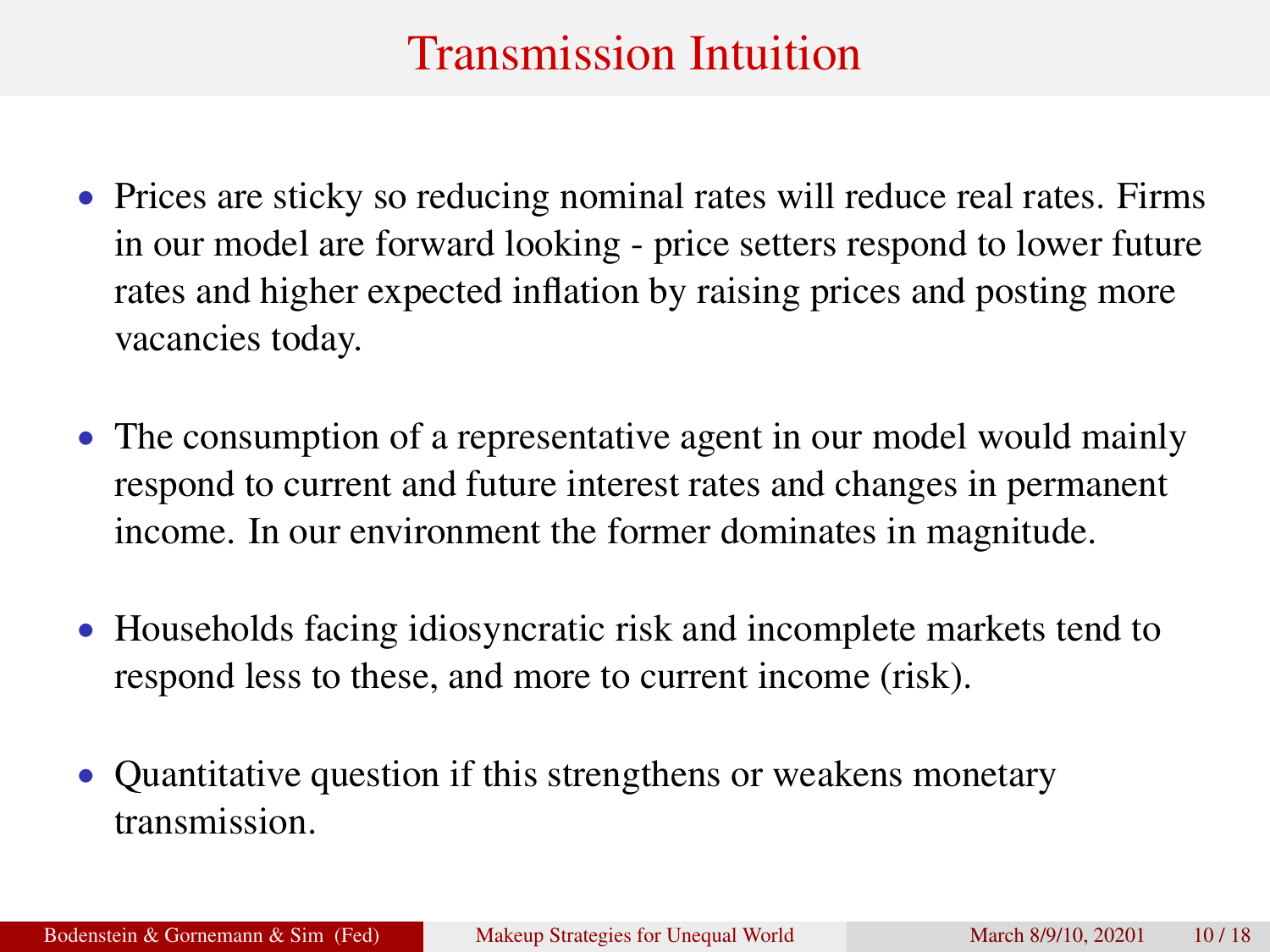# **Calibration**

• We calibrate the model by matching steady state targets for most parameters. We estimate the shock processes using maximum likelihood and data on U.S. inflation, consumption growth, unemployment, and the federal funds rate in the RANK model.

• Our RANK model is the same at the aggregate level for all but one equation - interest rates are determined by the RANK Euler equation instead of HANK Euler equations and asset market clearing.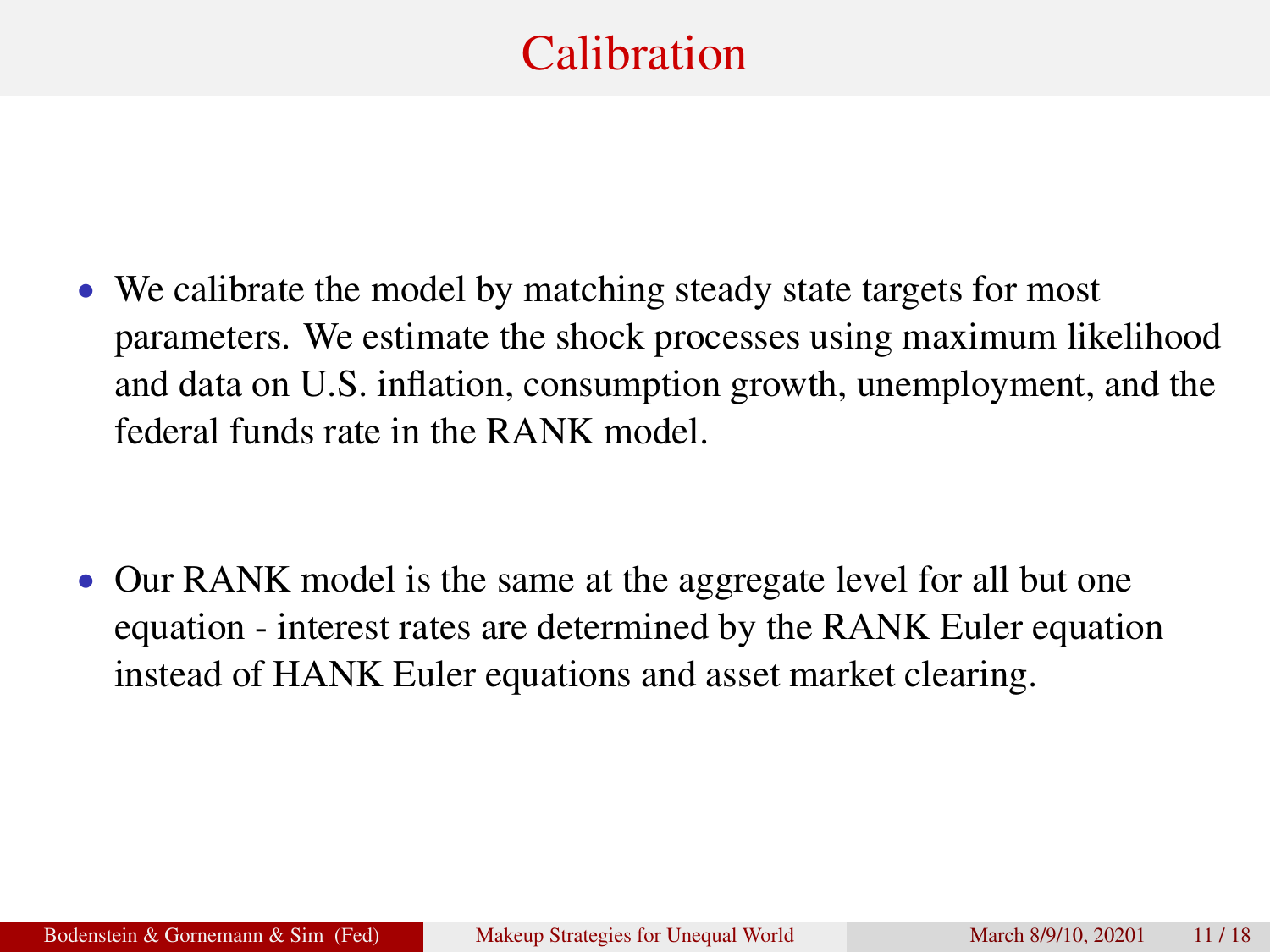## IRF Risk Premium Shock ELB

We begin by comparing our HANK and RANK models after a sequence of risk premium shocks.

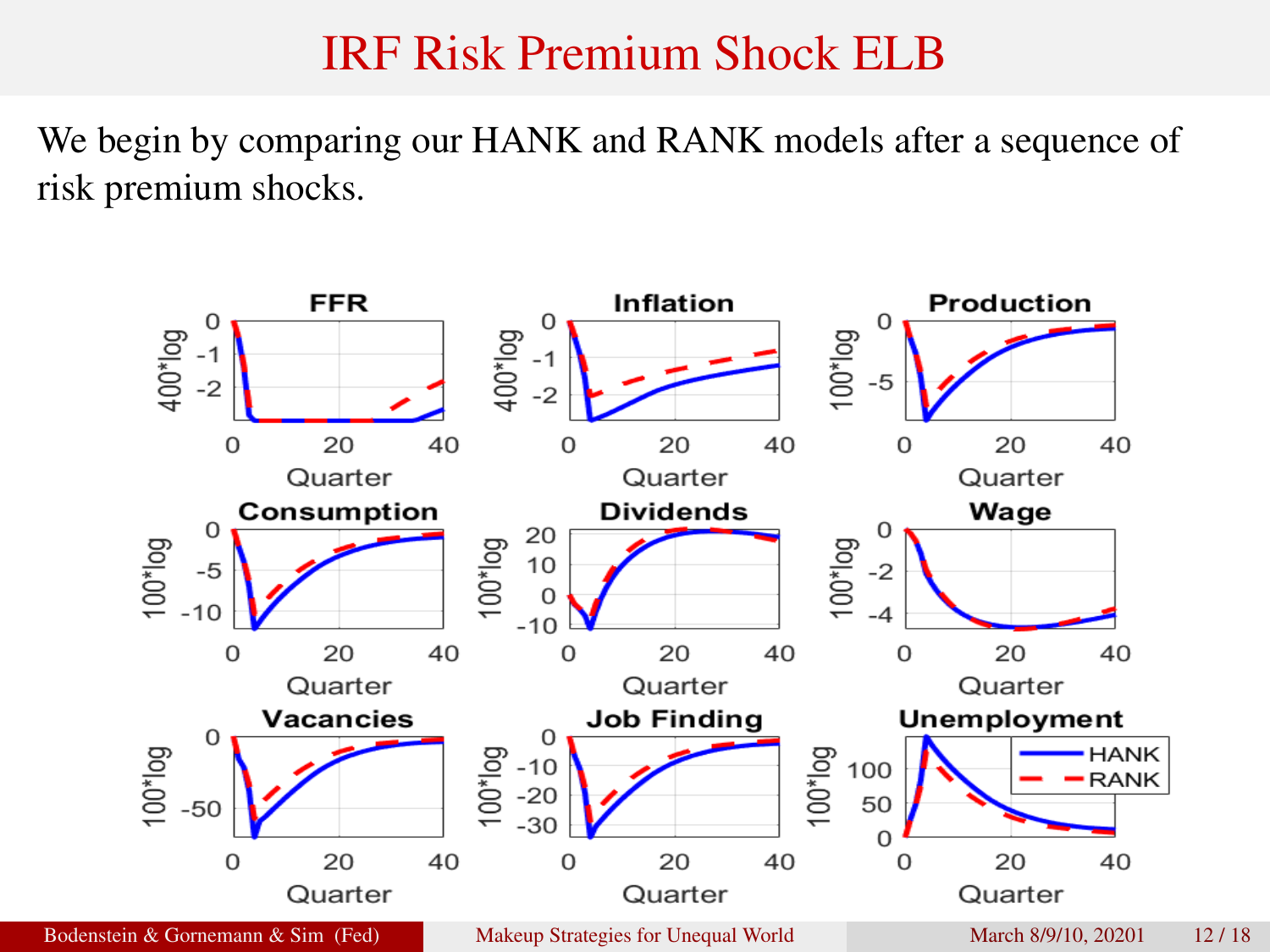## IRF Risk Premium Shock Excess Savings

What explains the difference between the models? Differences in savings choices.

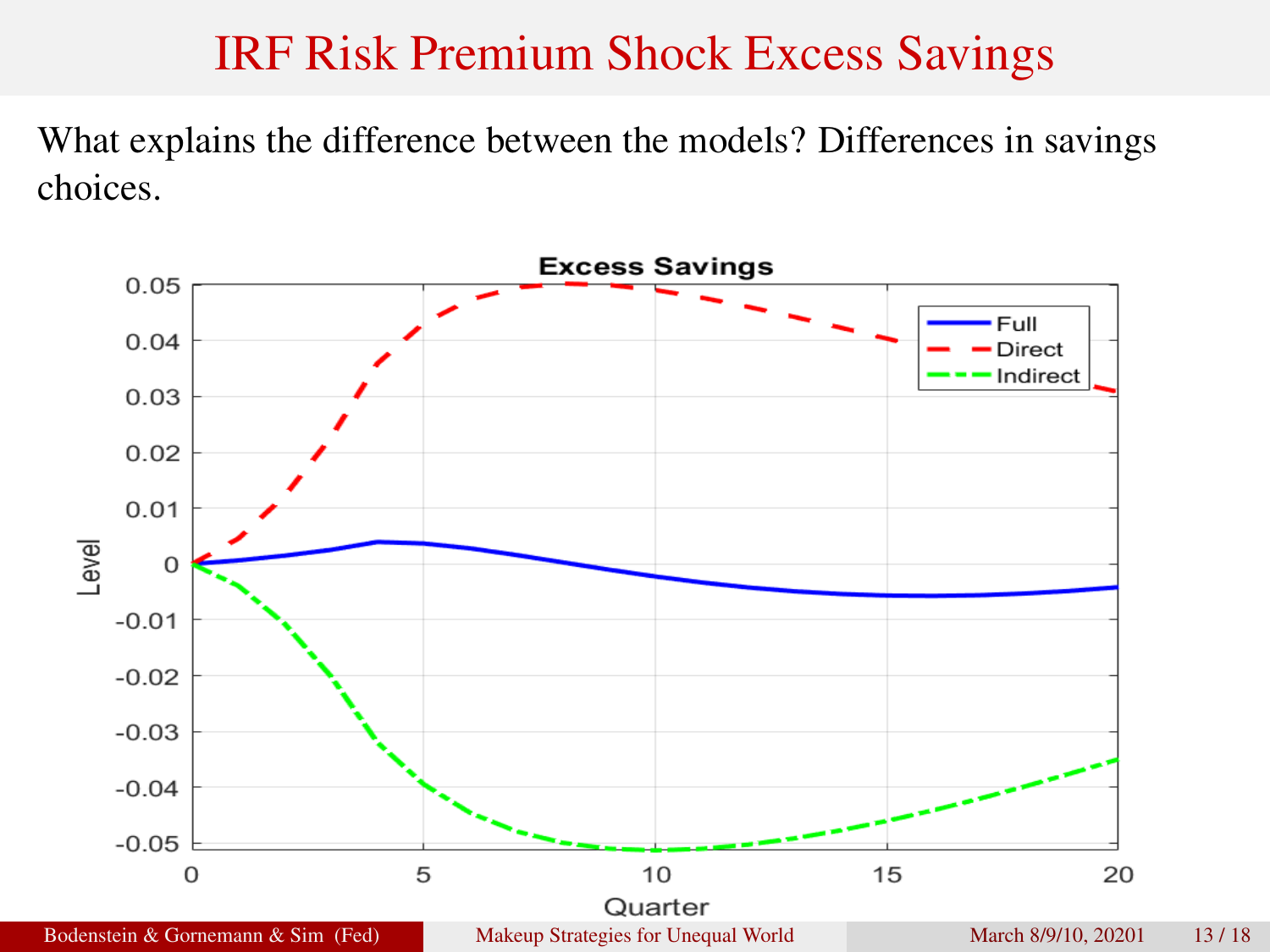#### IRF Risk Premium Shock Makeup

Makeup strategies help stabilize the economy after a demand shock.

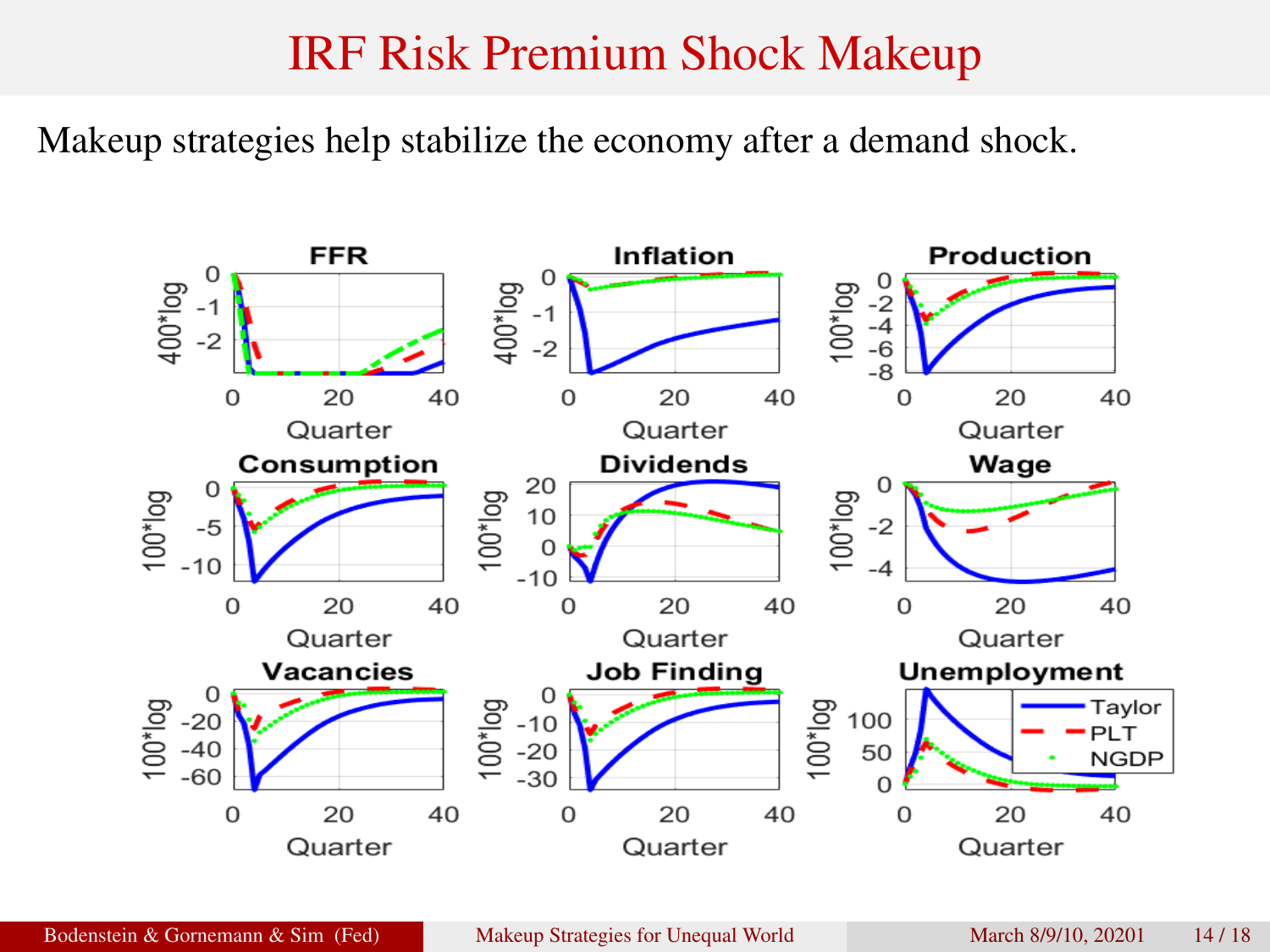## Makeup Strategies - Summary of Results

#### • Looking at IRFs and Moments we find that

- 1 the HANK model shows more amplification during ELB periods;
- 2 make-up strategies in both models, especially NGDP targeting, helps stabilize the economy and reduce average unemployment;
- 3 make-up strategies are stronger in our HANK model, however, this has to be compared to the deeper recessions to begin with.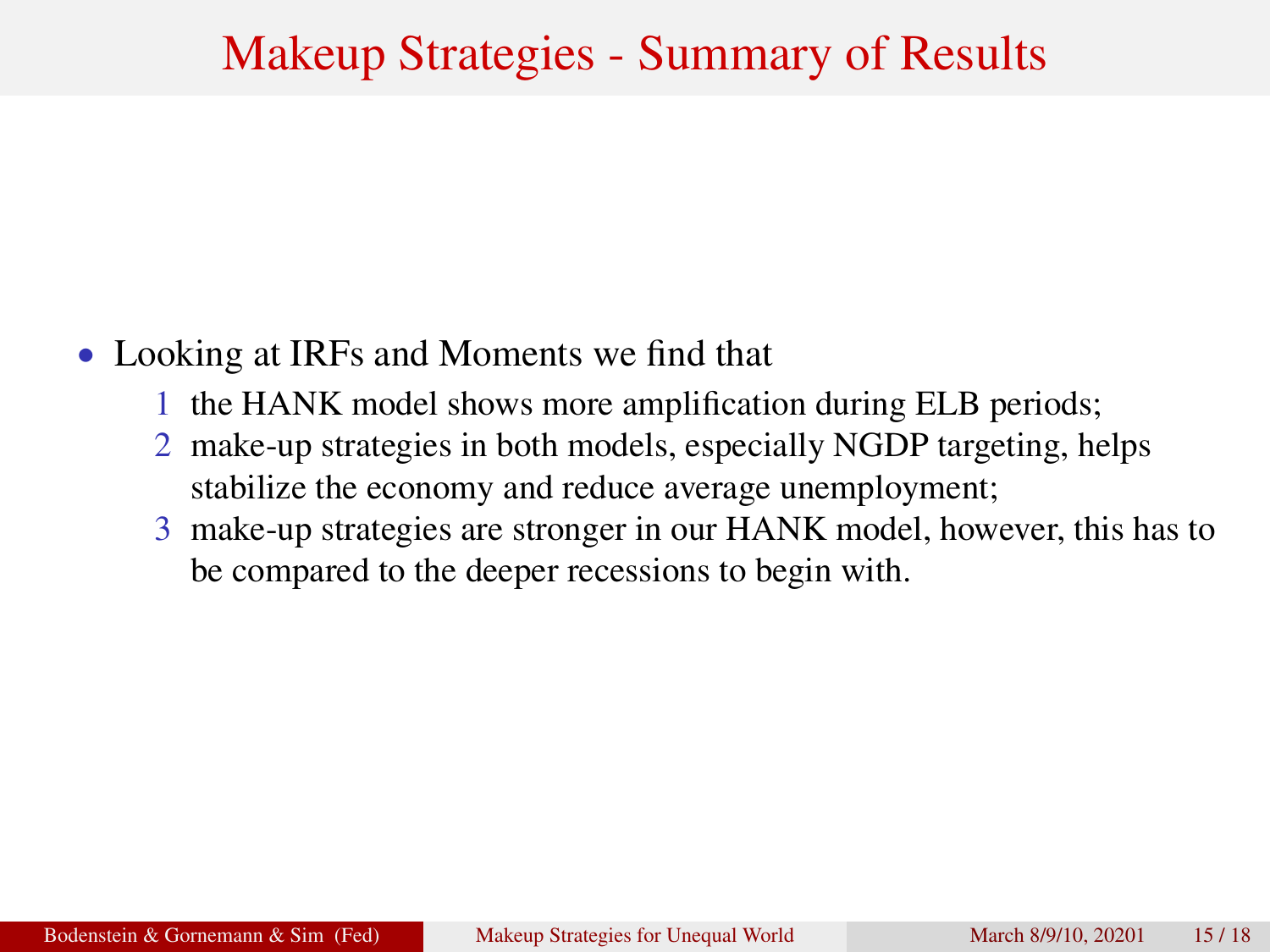### IRF Risk Premium Shock - more consumption insurance

Our HANK results depend on the amount of consumption insurance in the model - if households have more liquid assets or if unemployment benefits are higher, amplification declines.

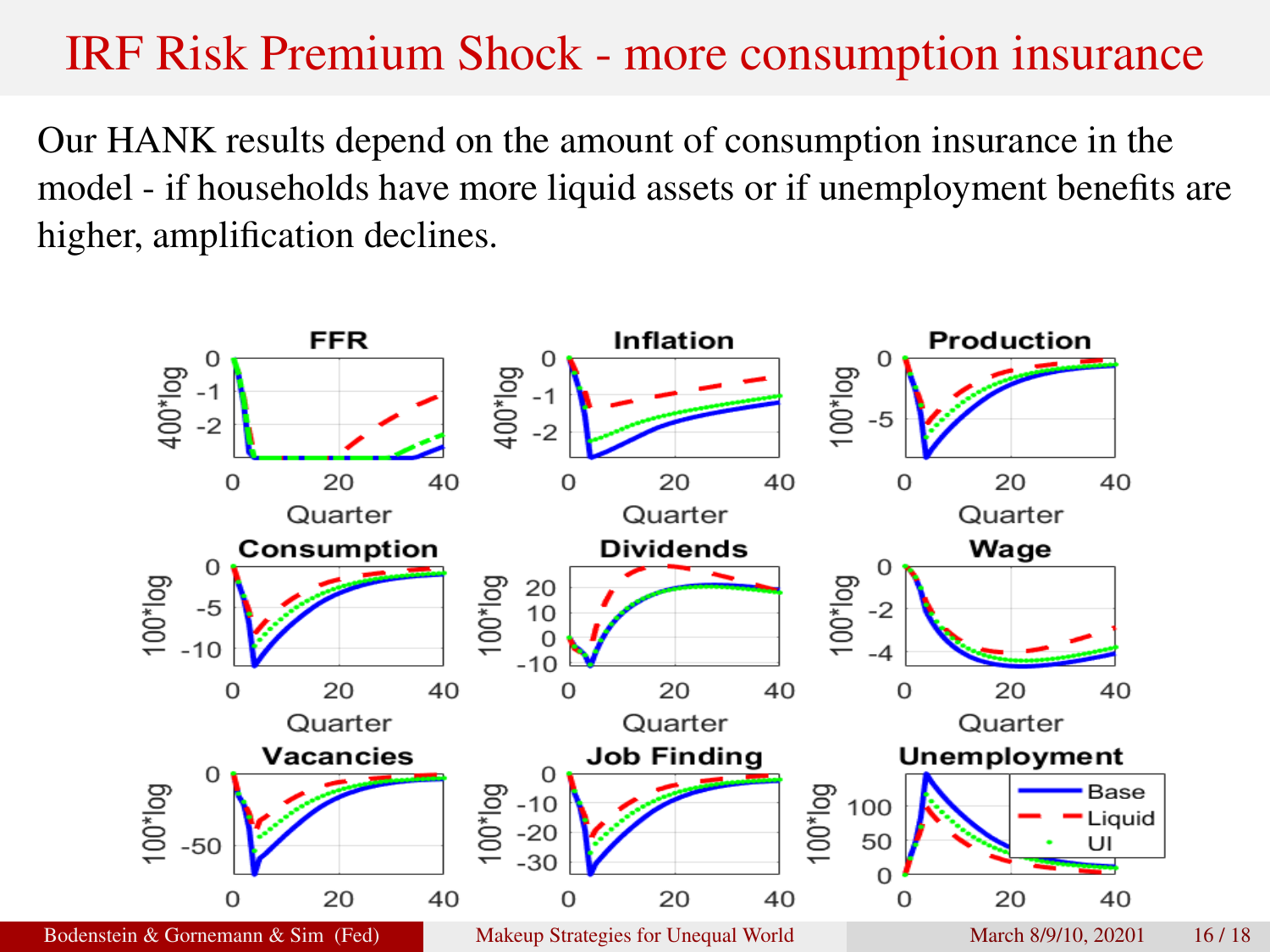# HANK Policy Frontiers

So far we just looked at one parameterization of the policy rules - what if a planner chooses them to minimize deviations of unemployment and inflation from their target.

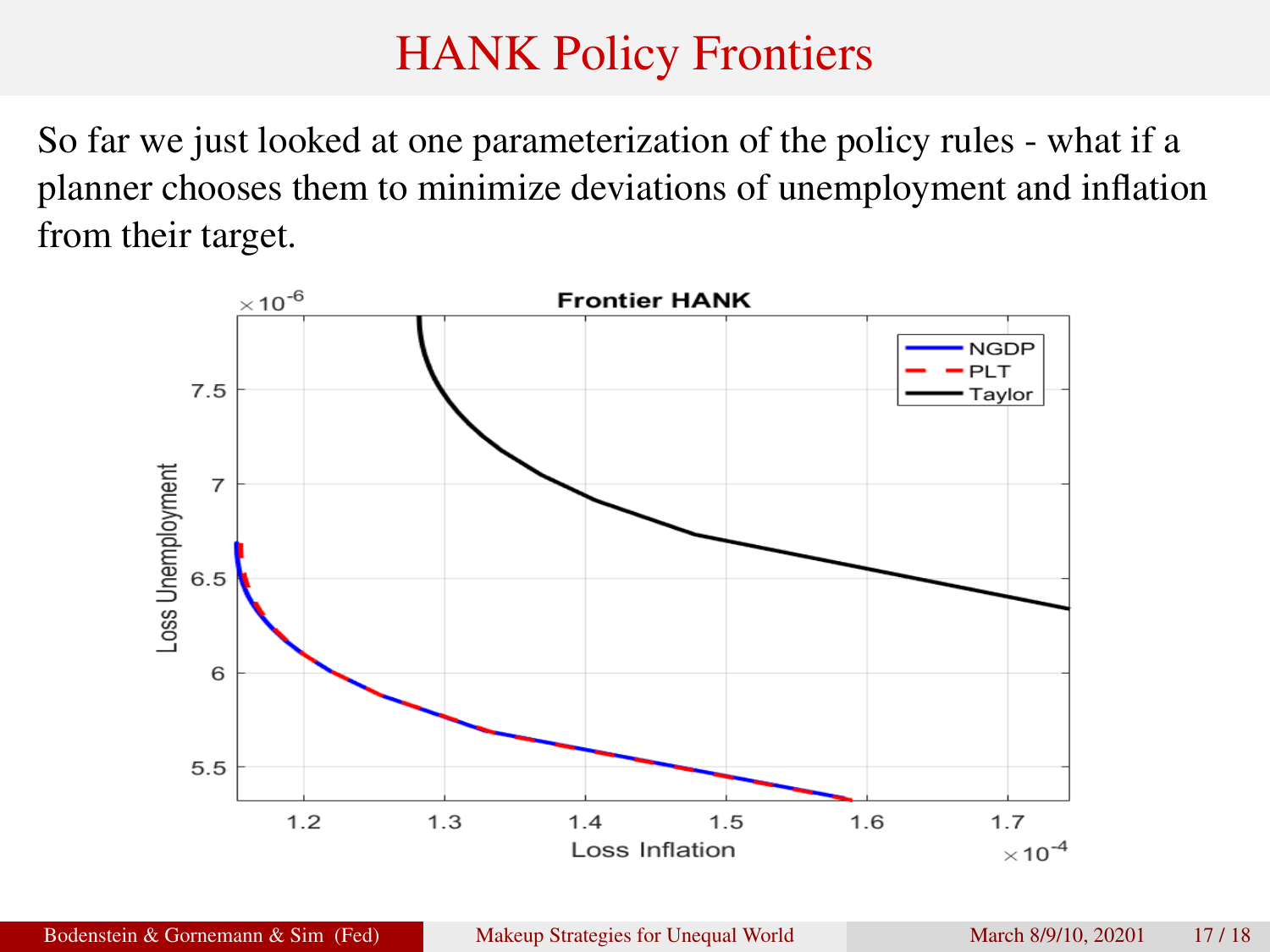# Conclusion

- We constructed a HANK model to study stabilization gains from makeup strategies.
- We found, consistent with the literature on forward guidance, that the gains, relative to a RANK model depend on the amount of liquid assets, among other things.
- In preferred calibration, gains likely larger than in the RANK case.
- Fiscal or credit interventions are substitutes for makeup strategies in the HANK model.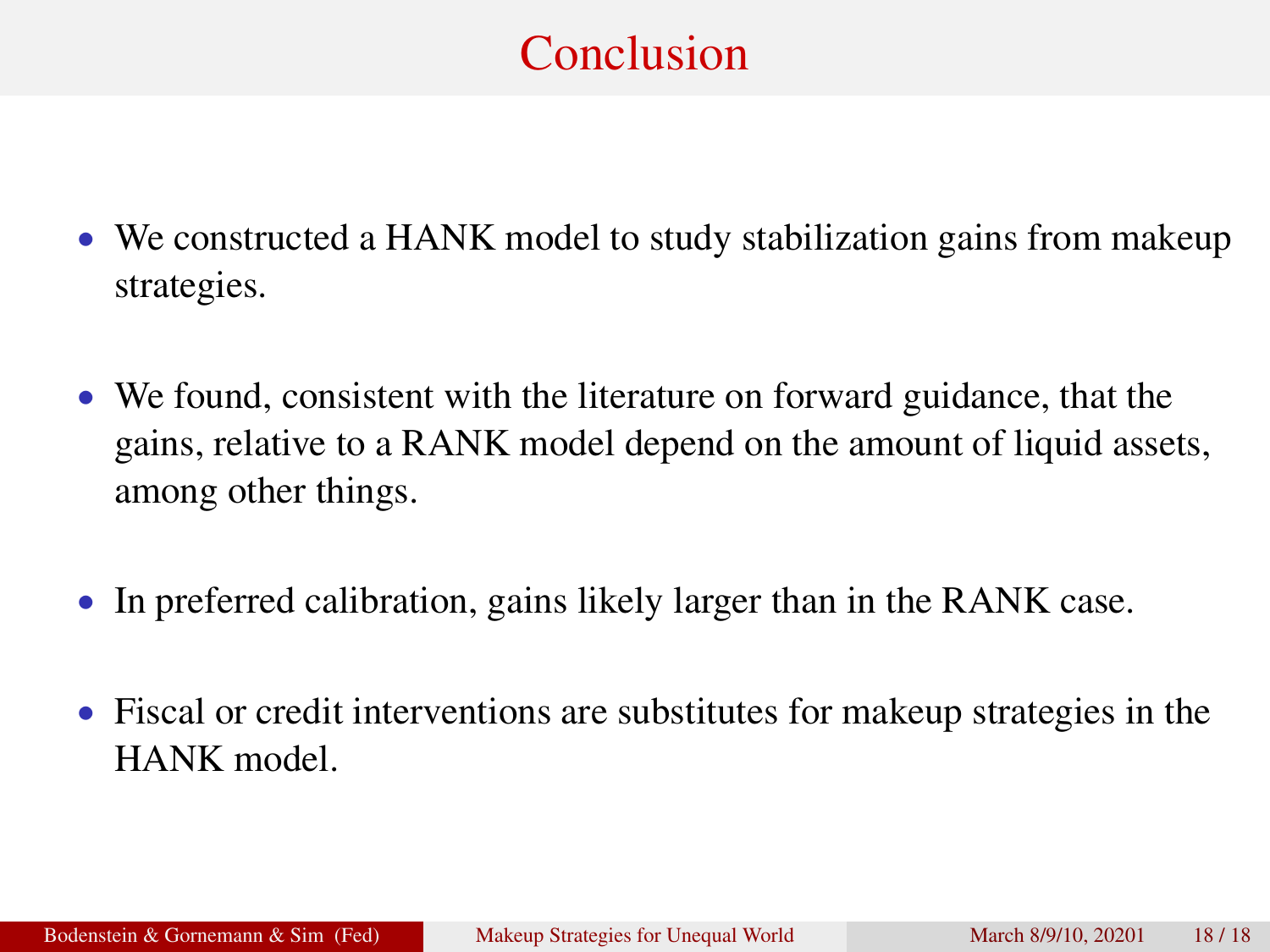### Model: Retailer

$$
\begin{aligned}\n\max_{(y_{i,t})_{i\in[0,1]}} \quad y_t - \int_0^1 p_{i,t} y_{i,t} dt \\
\text{s.t.} \quad y_t = \left[ \int y_{i,t}^{\frac{\gamma_t - 1}{\gamma_t}} dt \right]^{\frac{\gamma_t}{\gamma_t - 1}}\n\end{aligned}
$$

• *y<sub>t</sub>* final good used for government expenditures, consumption, hiring costs, fixed costs;

.

- *yi*,*<sup>t</sup>* intermediate good use of variety *i*;
- *pi*,*<sup>t</sup>* price of intermediate good *i*;
- $\gamma_t$  elasticity of substitution, subject to shock;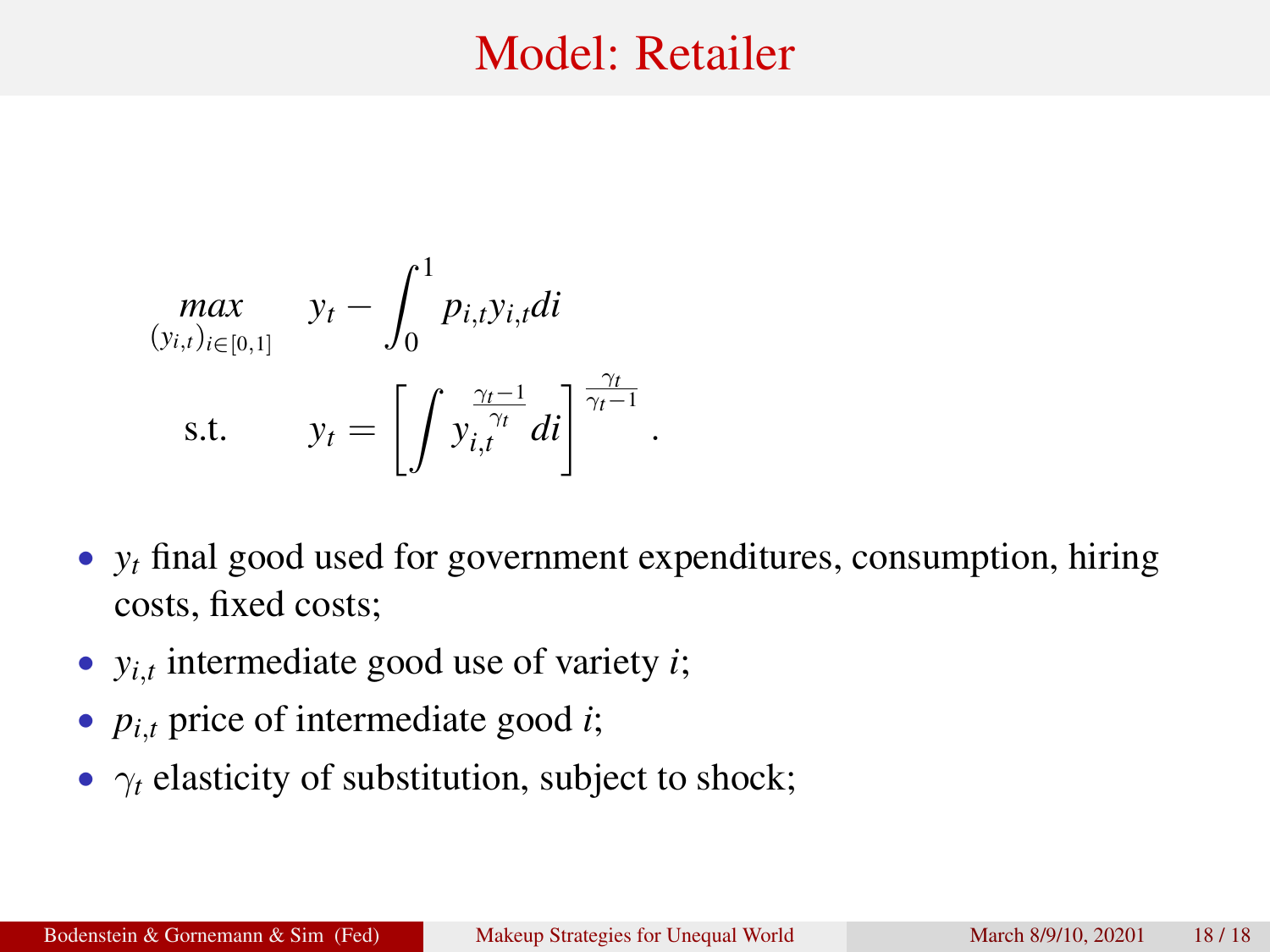# Model: Production/Intermediate Good Producer

$$
J_{P,t}(P_{i,t-1}) = \max_{P_{i,t}} \left\{ \left[ \left( \frac{P_{i,t}}{P_t} \right)^{1-\gamma_t} - h_t n_{i,t} - \frac{\theta_P}{2} \left( \frac{P_{i,t}}{P_{i,t-1}} \frac{1}{\bar{\pi}} - 1 \right)^2 \right] y_t \right. \\ \left. + \mathbb{E} \beta_F J_{P,t+1}(P_{i,t}) \right\}
$$
\ns.t.  $y_{i,t} = \left( \frac{P_{i,t}}{P_t} \right)^{-\gamma_t} y_t = z_t n_{i,t}.$ 

- *J<sub>P,t</sub>* value function intermediate good producer;
- $P_{i,t}$  price intermediate good i;
- *h<sub>t</sub>* shadow value worker;
- $\pi_t$  inflation;
- $P_t$  aggregate price level;
- $n_{i,t}$  employed used by firm i;
- *z<sup>t</sup>* TFP Level;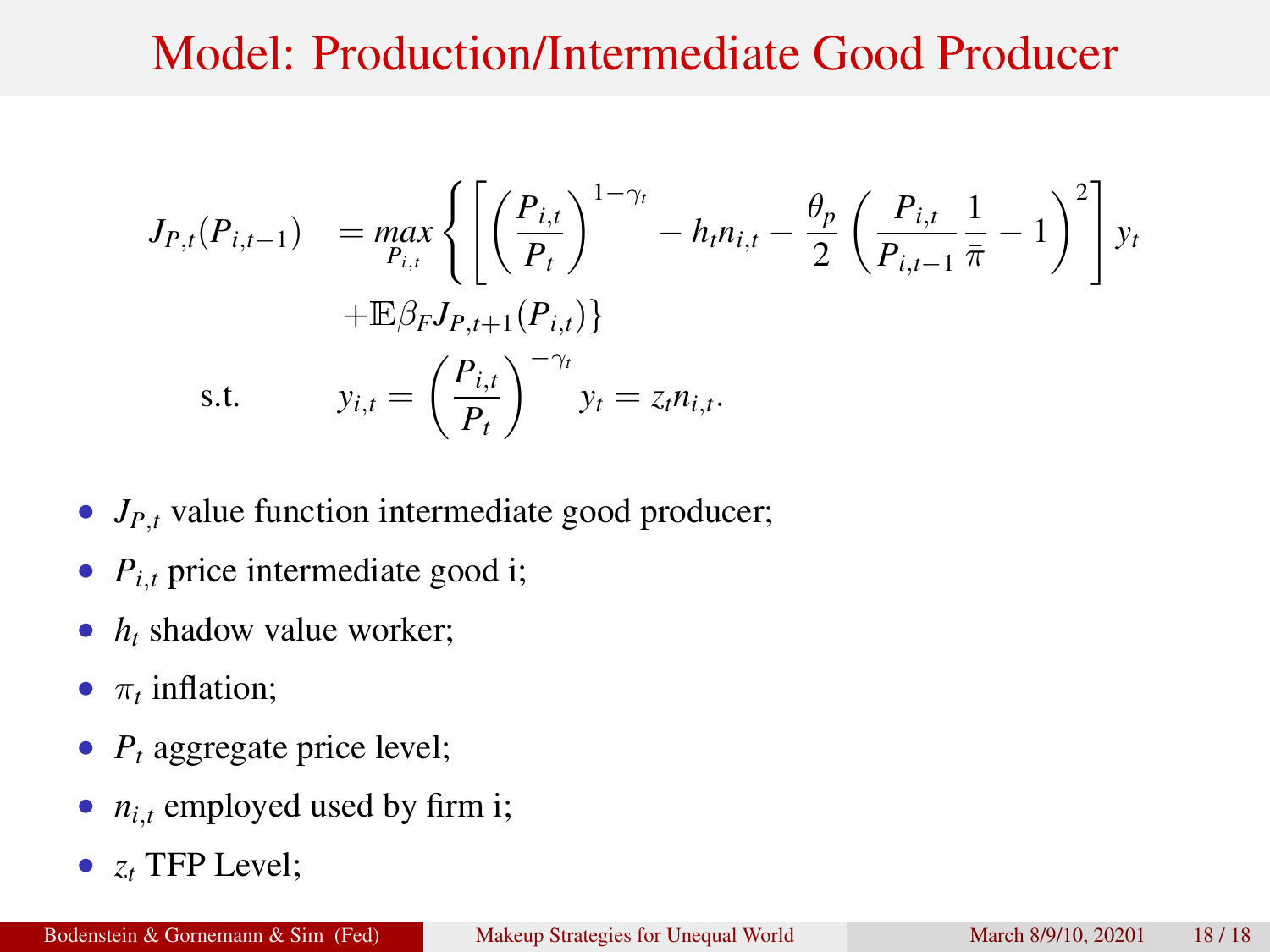#### Model: Labor Market Flows

• Unemployed after separations:

 $\tilde{u}_t = u_{t-1} + (1 - u_{-1})\rho.$ 

• Matching function:

$$
m_t := m(\tilde{u}_t, v_t) = \frac{\tilde{u}_t v_t}{(\tilde{u}^l + v_t^l)^{\frac{1}{l}}}.
$$

• Unemployment end of period:

$$
u_t = \tilde{u}_t - m_t.
$$

• Job finding rate:  $p_t = \frac{m_t}{\tilde{u}_t}$  $\frac{m_t}{\tilde{u}_t}$ , Job filling rate:  $q_t = \frac{m_t}{v_t}$ *vt*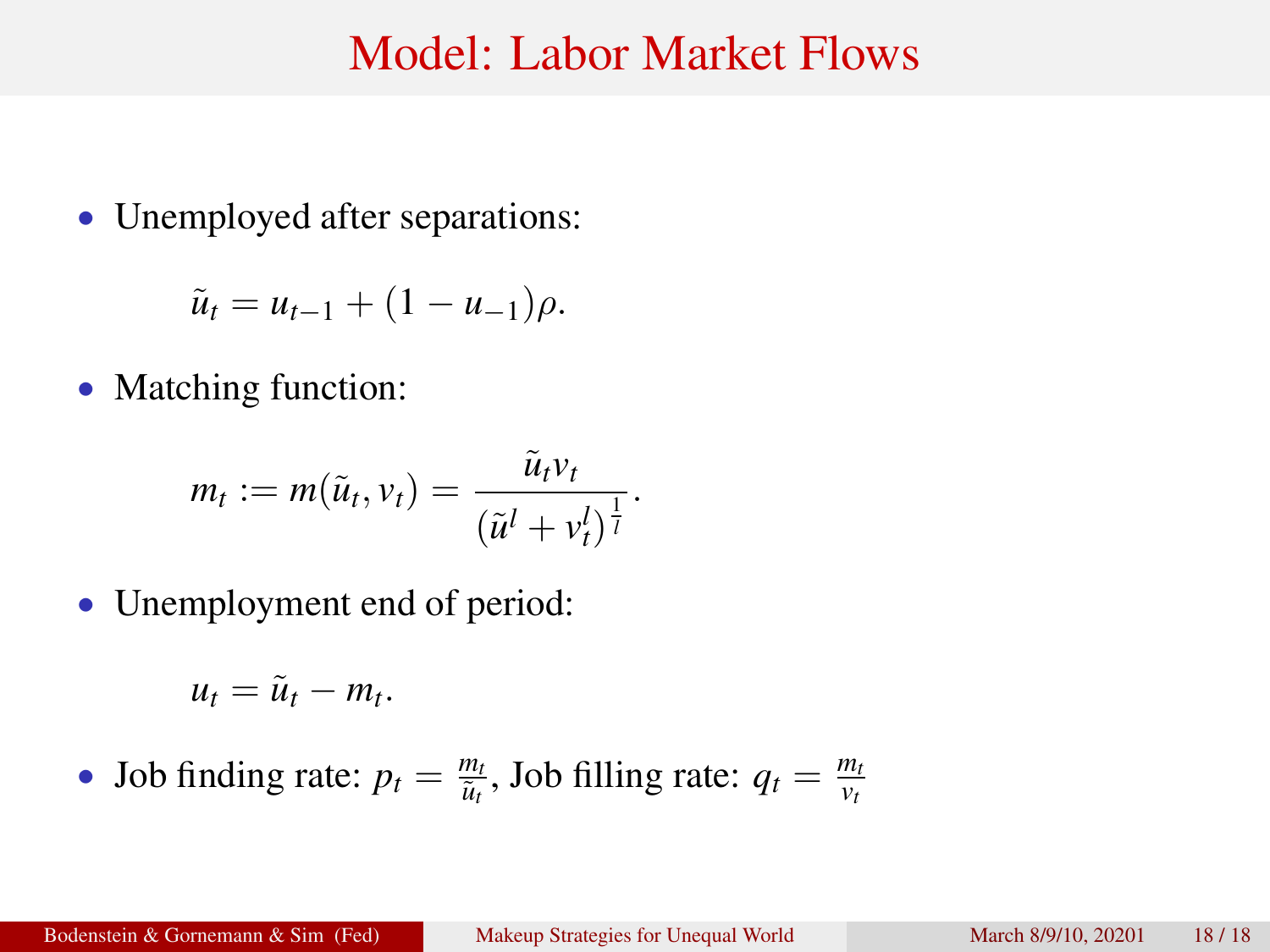## Model: Vacancy posting

• Value of a match to producer:

$$
J_t = h_t - w_t + (1 - \rho) \mathbb{E}_t[\beta_F J_{t+1}].
$$

• Free Entry:

$$
J_t=\frac{\varphi}{q_t}.
$$